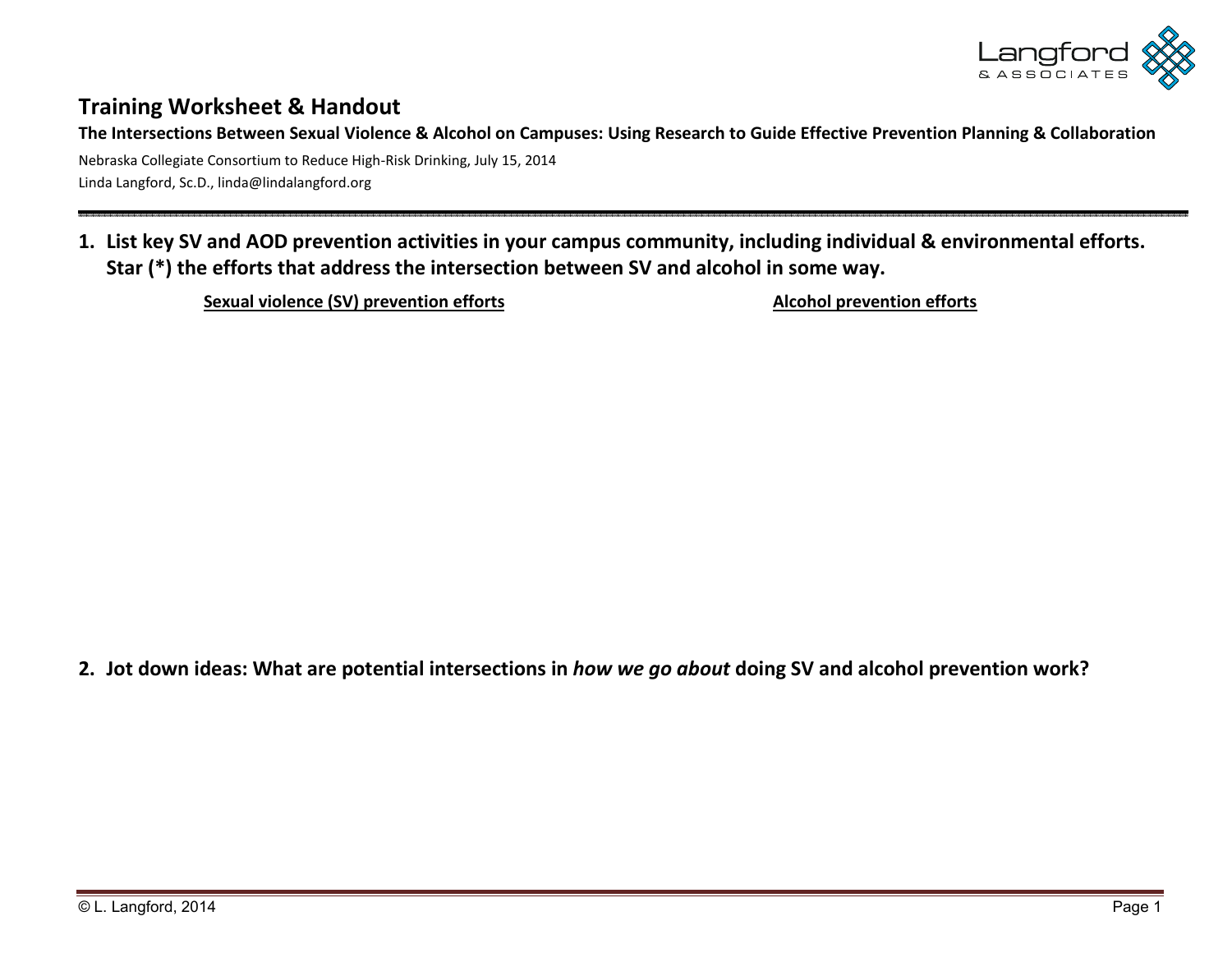**3. "Red Zone" study findings: Higher risk periods vary across campuses; risk is tied to events & contexts.**  *What do these findings suggest for your prevention work?* 

**4. Answer the following questions based on the information in these brochures.** 

| What do these materials suggest<br>are characteristics of typical<br>rapists?     |  |
|-----------------------------------------------------------------------------------|--|
| What do these materials suggest<br>are characteristics of typical<br>rapes?       |  |
| These materials suggest that<br>sexual violence is caused by                      |  |
| Who do these materials indicate<br>is responsible for stopping<br>sexual assault? |  |



**TIP FOR HOME: Form a group to review all your materials about sexual assault, using the questions in #4 as prompts. If needed, revise the materials so they send messages that reflect an accurate view of sexual assault.**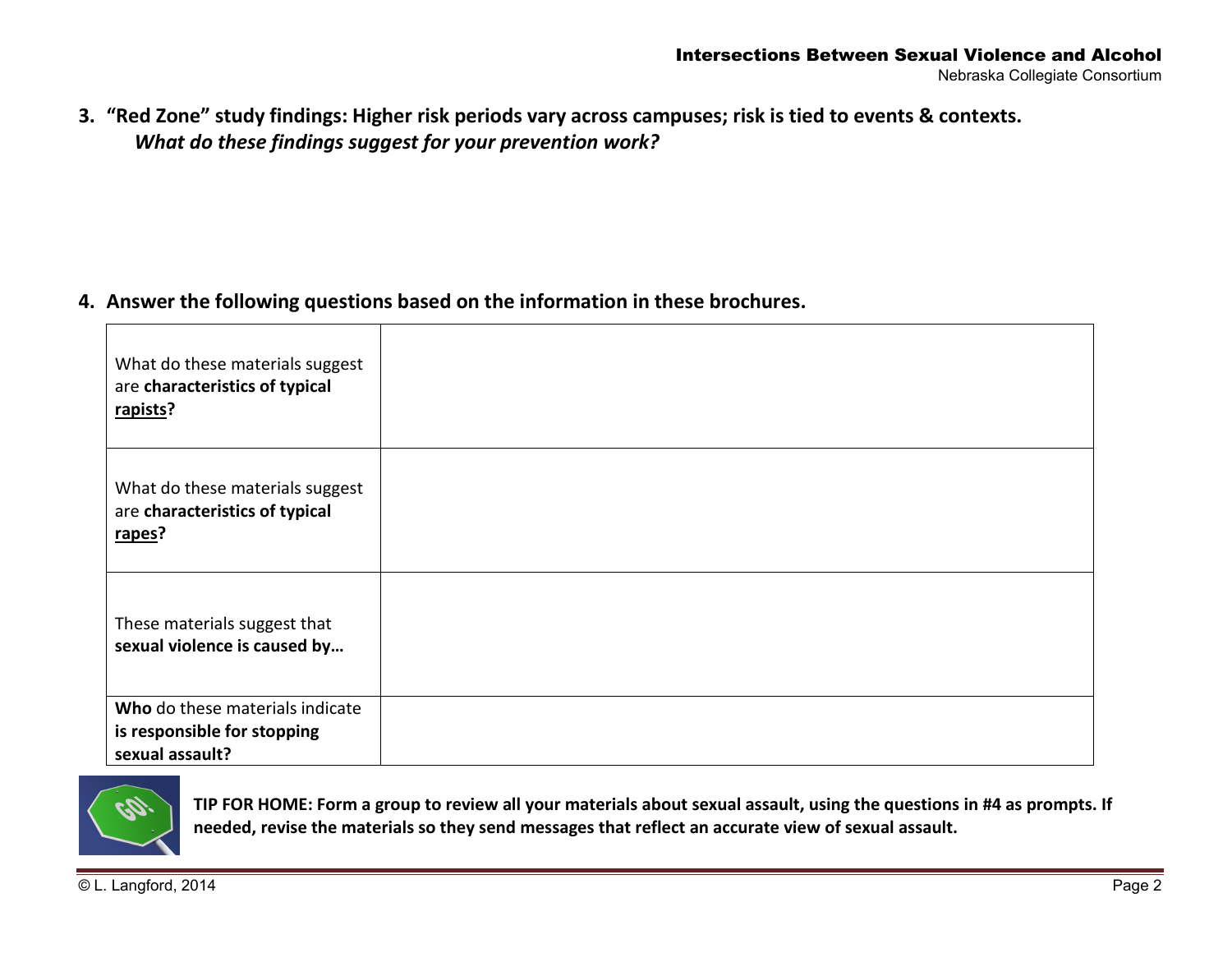**5. Common (mis)conceptions about rape:** 

**What do people think of as "rape"? What about if the people involved are acquainted?** 

**What is the REALITY?** (see slides 41-45)

**Research on Predatory Rape:** What are the implications of this research for your prevention work? (slides 43-45)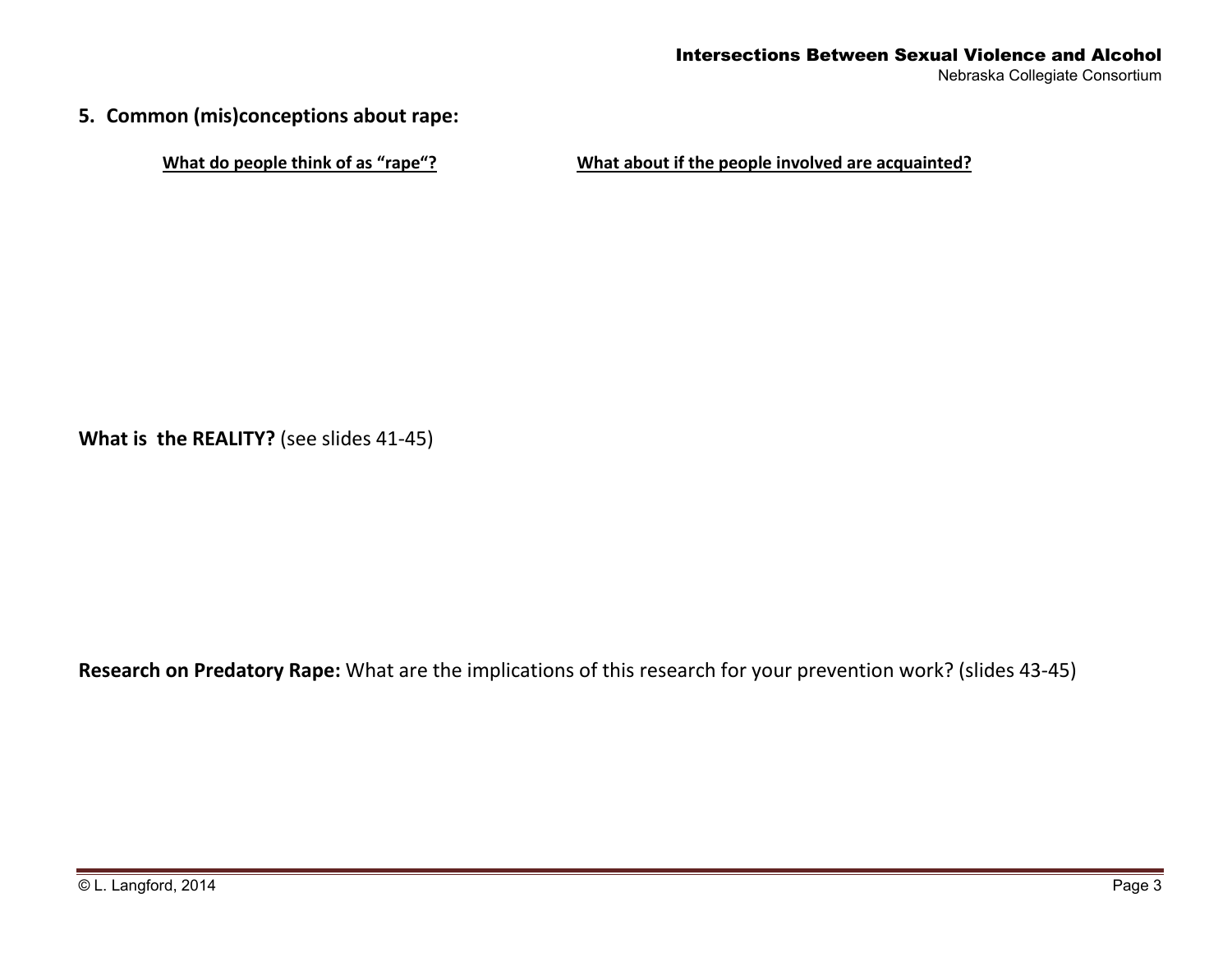#### Intersections Between Sexual Violence and Alcohol Nebraska Collegiate Consortium

## **6. Alcohol Expectancies:**

## • **See findings on expectancies on slide 54; other beliefs on slide 52**

**Example Data** *Note: cannot assume your local data would be the same.*

| <b>Expectancies: Core Alcohol &amp; Drug Survey</b>                      | Notes on expectancies and beliefs: |
|--------------------------------------------------------------------------|------------------------------------|
| 2009-11 National Data                                                    |                                    |
| http://core.siu.edu/ common/documents/report0911.pdf                     |                                    |
| The following are some key findings on the perceived effects of alcohol: |                                    |
| 74.7 % say it breaks the ice                                             |                                    |
| 74.2 % say it enhances social activity                                   |                                    |
| 66.9 % say it gives people something to talk about                       |                                    |
| 62.8 % say it allows people to have more fun                             |                                    |
| 61.0 % say it facilitates a connection with peers                        |                                    |
| 59.1 % say it facilitates male bonding                                   |                                    |
| 50.5 % say it facilitates female bonding                                 |                                    |
| 72.3 % say it gives people something to do                               |                                    |
| 42.8 % say it makes it easier to deal with stress                        |                                    |
| 21.1 % say it makes food taste better                                    |                                    |
| 51.9 % say it facilitates sexual opportunity                             |                                    |
| 27.9 % say it makes women sexier                                         |                                    |
| 18.6 % say it makes men sexier                                           |                                    |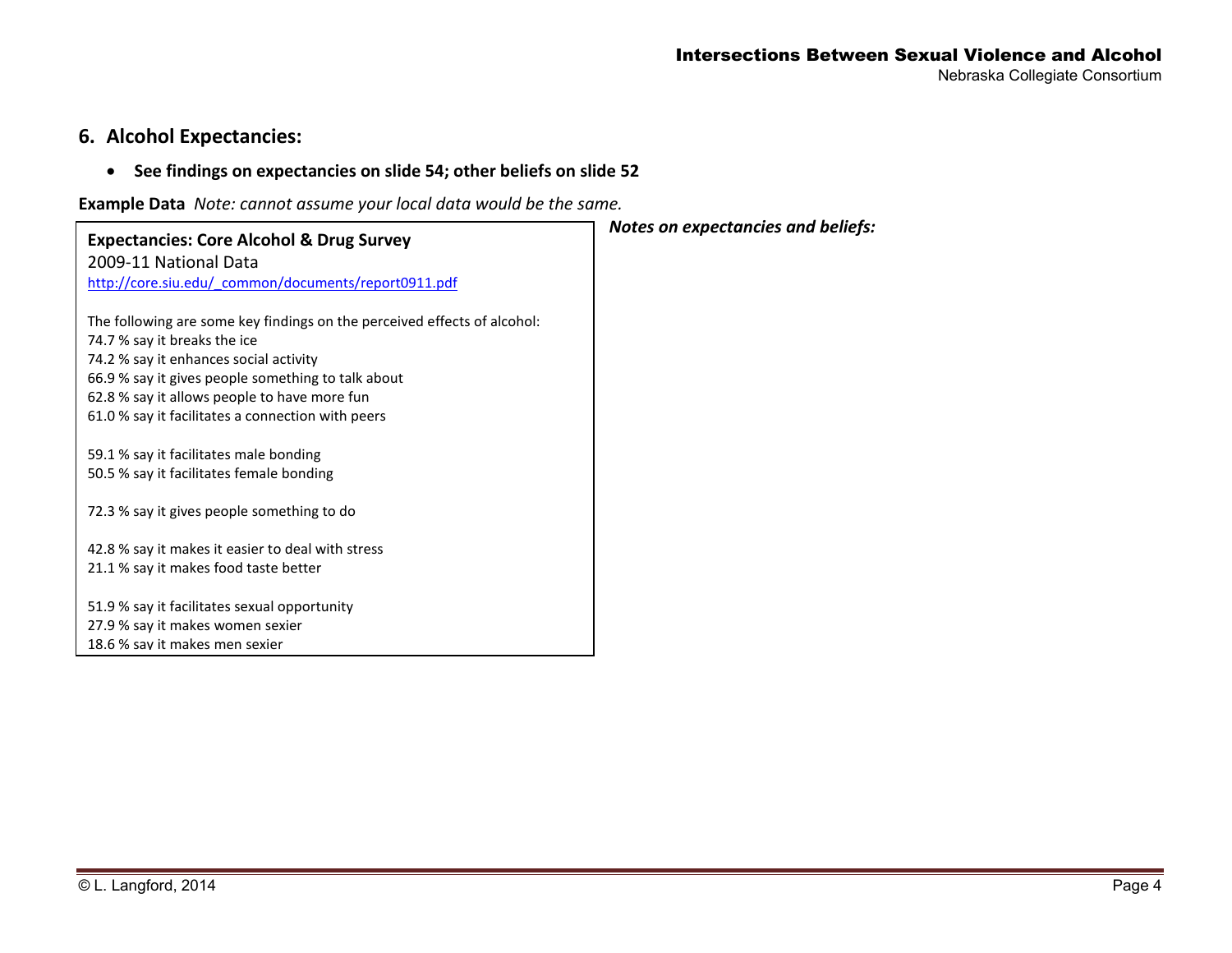## **7. Consent**

• **See findings on slides 58-59** 

### **Example findings re: how perceptions of consent vary by gender** (summarized in Borges, Banyard, Moynihan, 2008):

- Men were more likely than women to interpret ''no conversation'' as a ''yes.' (Sawyer, Pinciaro, and Jessell, 1998)
- Men rated their female dates' verbal and nonverbal behavior as being more indicative of consent than the women themselves rated them (Hickman and Muehlenhard, 1999)
- Acceptance of rape myths affected student's perceptions of consent and that rape myth acceptance differed based by gender (Coppens and Cohn, 2006)
- Men were more likely to assume consent despite alcohol consumption (Plante et al., 2003)

#### *Notes on consent:*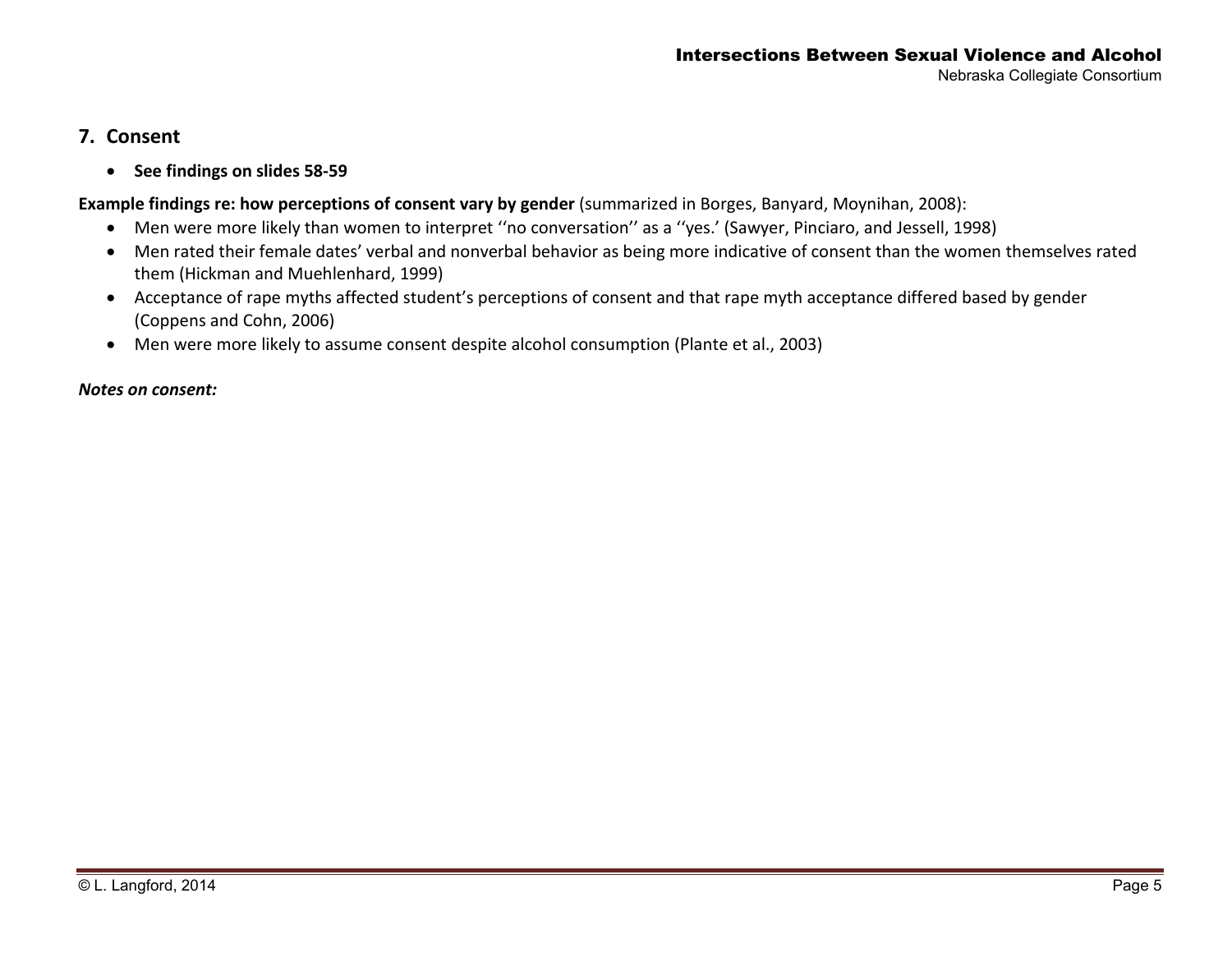Nebraska Collegiate Consortium

- **8. Table/Team work Part II: Individual** 
	- **Discuss the research related to** 
		- **Expectancies and beliefs**
		- **Consent**
	- **What are the implications for your prevention work?**

| Example prompts—but feel free to discuss any way you'd like: |                                                                |  |  |
|--------------------------------------------------------------|----------------------------------------------------------------|--|--|
| $\circ$                                                      | What stands out to you about this research & data?             |  |  |
| $\circ$                                                      | Are you addressing these issues in your prevention efforts now |  |  |
|                                                              | (refer back to Q1)?                                            |  |  |
| $\circ$                                                      | Do you have local data? How might you gather some data?        |  |  |
| $\circ$                                                      | Are there common messages that AOD prevention and SV           |  |  |
|                                                              | prevention should reinforce? Any messages that are better      |  |  |
|                                                              | delivered in one type of program or the other?                 |  |  |
| $\circ$                                                      | How might you collaborate around these factors?                |  |  |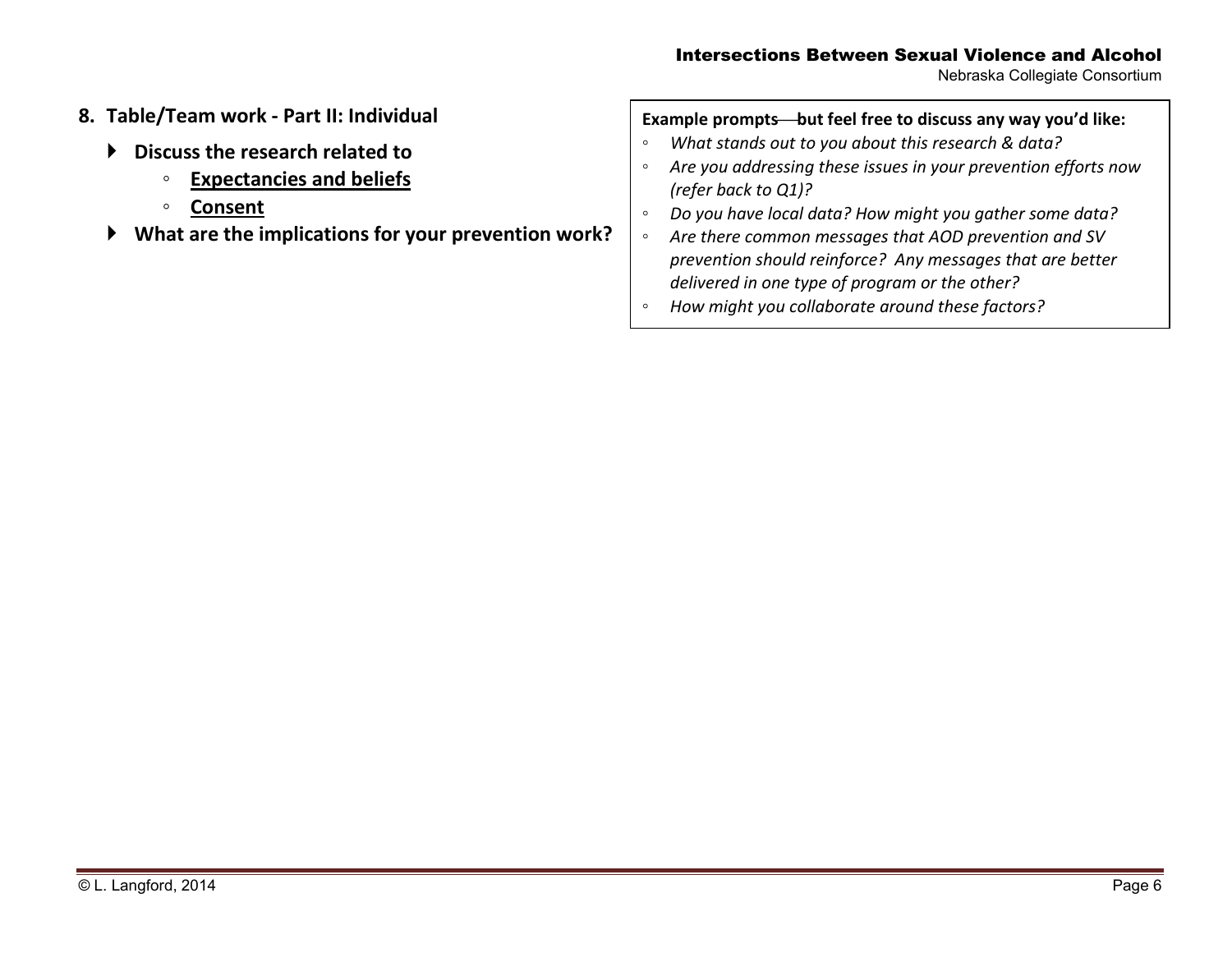## **9. Bystander Intervention Skills: How Might Alcohol Be a Barrier?**

# • **See findings slides 68-69**

|                                                      | Table 1 Barriers to bystander intervention in situations at risk for acquaintance rape. | <b>Source: Burn, S. M. (2009)</b>                                                                                                                                                       |  |
|------------------------------------------------------|-----------------------------------------------------------------------------------------|-----------------------------------------------------------------------------------------------------------------------------------------------------------------------------------------|--|
| <b>Step</b>                                          | Barrier                                                                                 | Influences                                                                                                                                                                              |  |
| 1. Notice event                                      | Failure to notice                                                                       | Noise and other sensory distractions                                                                                                                                                    |  |
|                                                      |                                                                                         | Self focus (focus on own activities)                                                                                                                                                    |  |
| 2. Identify situation as<br>intervention appropriate | Failure to identify situation as high risk                                              | Ambiguity regarding consent or danger                                                                                                                                                   |  |
|                                                      |                                                                                         | Pluralistic ignorance                                                                                                                                                                   |  |
|                                                      |                                                                                         | Ignorance of sexual assault risk markers                                                                                                                                                |  |
| 3. Take responsibility                               | Failure to take intervention responsibility                                             | Diffusion of responsibility (likelihood greater if                                                                                                                                      |  |
|                                                      |                                                                                         | there are many other possible interveners)                                                                                                                                              |  |
|                                                      |                                                                                         | Relationship of bystander to potential victim and<br>potential perpetrator                                                                                                              |  |
|                                                      |                                                                                         | Attributions of worthiness (affected by perceived<br>choices of potential victim that increased her risk,<br>perception of potential victim's provocativeness,<br>and her intoxication) |  |
| 4. Decide how to help                                | Failure to intervene due to skills deficit                                              | Action ignorance (don't know what to say or do to<br>intervene)                                                                                                                         |  |
| 5. Act to intervene                                  | Failure to intervene due to audience                                                    | Social norms running counter to intervention                                                                                                                                            |  |
|                                                      | inhibition                                                                              | Evaluation apprehension                                                                                                                                                                 |  |

*Notes on BI skills:*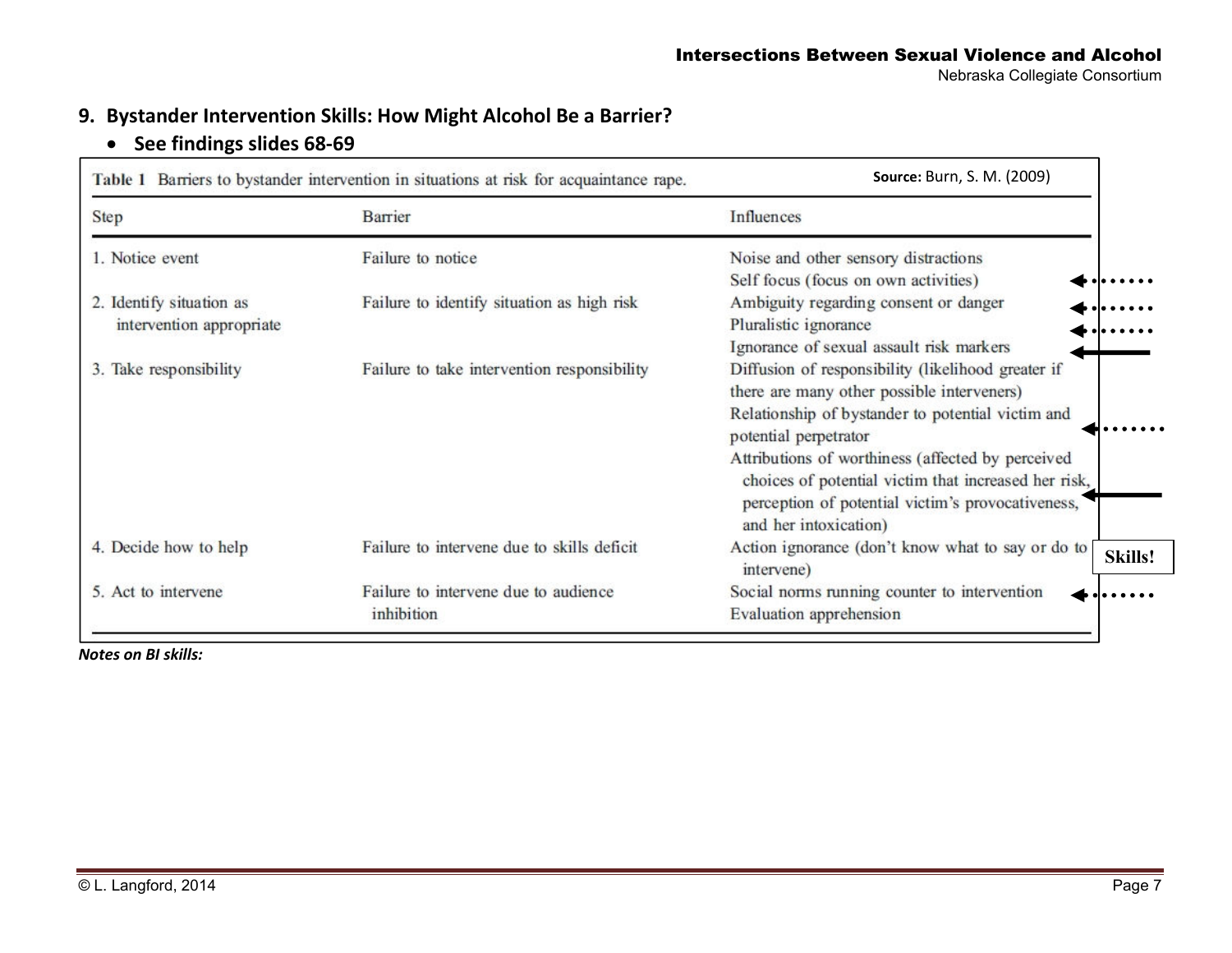Nebraska Collegiate Consortium

## **10. Example of Data: Misperceptions of Bystander Norms and Rape Myths (FSU)**

Source: Berkowitz, Alan D. A Grassroots' Guide to Fostering Healthy Norms to Reduce Violence in our communities: Social Norms Toolkit.

http://www.alanberkowitz.com/Social\_Norms\_Violence\_Prevention\_Toolkit.pdf.

*Linda's note: These data are part of a fantastic case study in the toolkit about using data to create a social norms media campaign and small group intervention. I encourage you to read it* 

| Table 2<br>FSU Data for Misperceptions of Bystander Norms and Rape Myths (N = 903)                                                                               |        |             |  |
|------------------------------------------------------------------------------------------------------------------------------------------------------------------|--------|-------------|--|
|                                                                                                                                                                  |        | <b>Norm</b> |  |
| <b>Strongly Agree/Agree</b>                                                                                                                                      | Actual | Perceived   |  |
| If a close friend of mine were in an abusive relationship, being sexually<br>assaulted or stalked, I would want someone to intervene on their behalf to<br>help. | 98%    | <b>NA</b>   |  |
| I would admire someone at my campus who intervened to prevent abuse<br>sexual assault, or stalking.                                                              | 93%    | 77%         |  |
| When I witness a situation in which it looks like someone will end up being<br>taken advantage of, I think it is important to intervene.                         | 84%    | <b>NA</b>   |  |
| If I saw a man physically mistreating a woman I know, I would do something<br>to help her.                                                                       | 97%    | 85%         |  |
| If I witnessed a man pressuring a woman to leave with him, I would ask if<br>everything was okay.                                                                | 69%    | 50%         |  |
| <b>Strongly Disagree/Disagree</b>                                                                                                                                |        |             |  |
| If a woman is willing to go home with a man, consent to have sex is implied.                                                                                     | 73%    | 35%         |  |
| It is usually only women who dress suggestively that are raped.                                                                                                  | 79%    | 44%         |  |
| When women are raped, it's often because the way they said "no" was<br>ambiguous.                                                                                |        | 49%         |  |
| In the last 12 months how often have you (frequently):                                                                                                           |        |             |  |
| Intervened when you witnessed someone "hitting on" a person, when you<br>know that person didn't want it.                                                        | 7%     | 5%          |  |
| Intervened when you witnessed a situation in which it looked like a female<br>would end up being taken advantage of.                                             |        | 6%          |  |
| Got consent before sexual activity.                                                                                                                              | 85%    | 55%         |  |
| Stopped the first time that your date said no.                                                                                                                   | 62%    | 17%         |  |

#### *Notes on social norms:*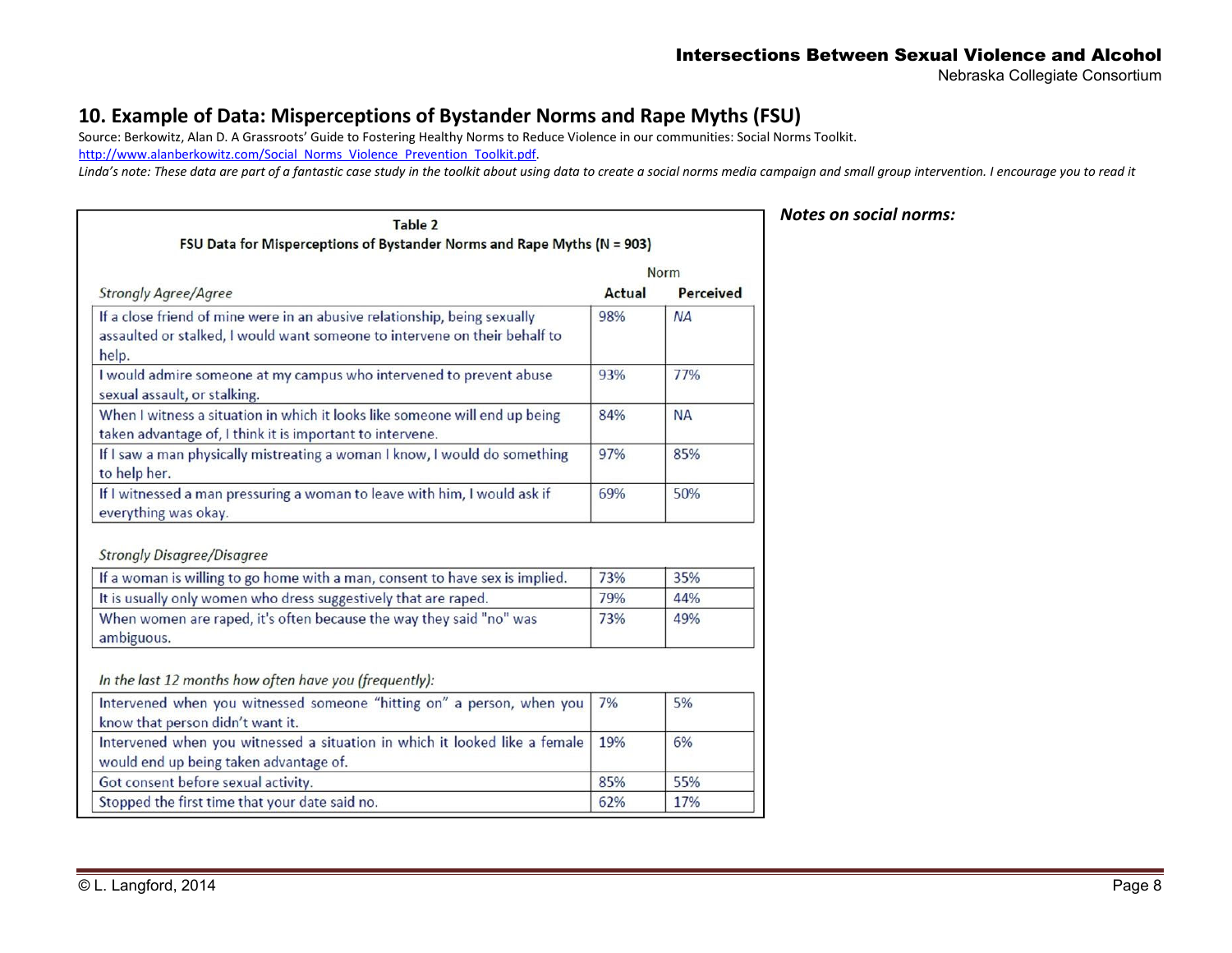Nebraska Collegiate Consortium

- **11. Table/Team Work Part III: Interpersonal/group** 
	- **Discuss the research related to** 
		- **Group differences**
		- **Bystander intervention skills**   $\circ$
		- ◦**Social norms (including 'hookup" research)**
	- ▶ **What are the implications for your prevention work?**

## **Example promptsbut feel free to discuss any way you'd like:**

- ◦*What stands out to you about this research & data?*
- $^{\circ}$  *Are you addressing these issues in your prevention efforts now (refer back to Q1)?*
- *Do you have local data? How might you gather some data?* $\circ$
- *Are there common messages that AOD prevention and SV*   $^{\circ}$ *prevention should reinforce? Any messages that are betterdelivered in one type of program or the other?*
- *How might you collaborate around these factors?*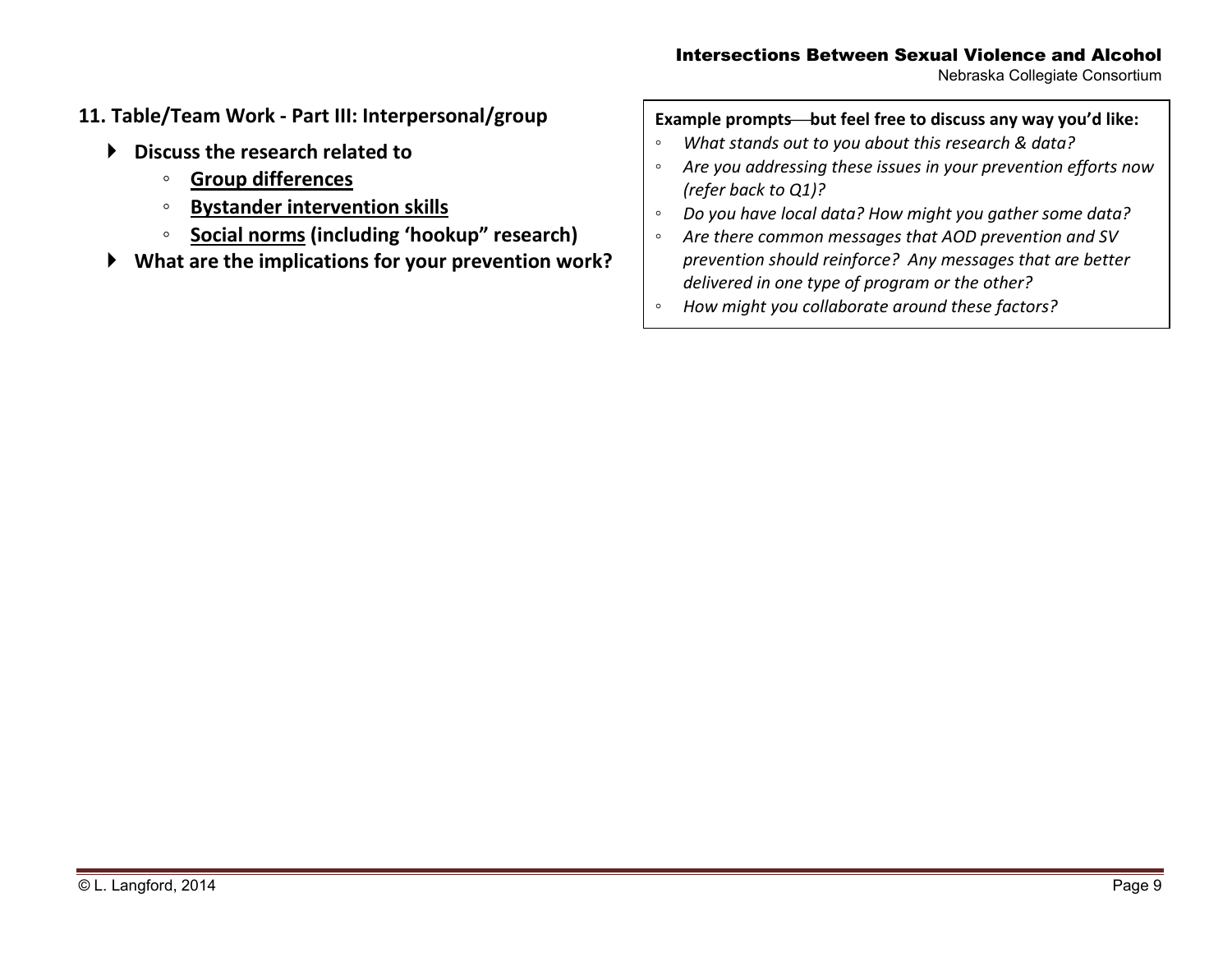Nebraska Collegiate Consortium

# **12. Environmental Management** *Source: Toomey, T. L., Lenk, K. M., & Wagenaar, A. C. (2007).*

| Among underage college students                | Among all college students                                                      |
|------------------------------------------------|---------------------------------------------------------------------------------|
| Decreasing social access to alcohol            | Restricting where, when, and how alcohol is sold and distributed                |
| Decrease number of large drinking parties      | Reduce density of alcohol establishments                                        |
| Prohibit alcohol use in public places          | Increase cost of alcohol license                                                |
| Patrol public areas                            | Restrict days/hours of sale                                                     |
| Restrict parties at hotels/motels              | Prohibit sales on campus                                                        |
| Have alcohol-free parties/events               | Monitor increases in availability due to privatization or community events      |
| Prevent underage access at parties             | Promote responsible alcohol service                                             |
| Ban beer kegs                                  | Serve standard sizes                                                            |
| Implement beer-keg registration                | Prohibit pitchers                                                               |
| Limit quantity per request                     | Cut-off service to intoxicated individuals                                      |
| Create separate drinking areas                 | Promote alcohol-free drinks/food                                                |
| Do not allow self-service                      | Eliminate last-call announcements                                               |
| Require server training                        | Require manager/server training                                                 |
| Check age identification                       | Enact dramshop liability                                                        |
| Increase awareness of laws                     | Reduce flow of alcohol at parties                                               |
| Implement awareness campaigns                  | Ban beer kegs                                                                   |
| Distribute warning fliers                      | Restrict/ban home deliveries                                                    |
| Enforce social provision laws                  | Limit quantity of alcohol at events                                             |
| Use shoulder tap campaigns                     | Do not allow self-service                                                       |
| Spot check parties                             | Make alcohol-free drinks and food available                                     |
| Hire security monitors                         | Serve low-alcohol content drinks                                                |
| Enact noisy assembly ordinance                 | Increasing the price of alcohol                                                 |
| Enact social-host liability law                | Restrict happy hours/price promotions                                           |
| Decreasing commercial access to alcohol        | Limit free alcohol                                                              |
| Limit alcohol sales                            | Increase alcohol excise tax                                                     |
| Prohibit sales on campus                       | Restricting where alcohol is consumed                                           |
| Restrict/ban home deliveries                   | Restrict consumption to specific areas                                          |
| Focus on alcohol establishment behavior        | Create dry campuses/residences                                                  |
| Check age identification                       | Prohibit consumption in locations where heavy drinking occurs                   |
| Provide incentives for checking identification |                                                                                 |
| Develop monitoring system                      |                                                                                 |
| Train managers/servers                         | De-emphasizing the role of alcohol and creating positive expectations on campus |
| Require server license                         | Avoid sponsorship of events by alcohol retailers/producers                      |
| Restrict age of seller                         | Restrict alcohol advertisements in college newspaper                            |
| Reduce use of false age-identification cards   | Offer recreational sports later at night and on weekends                        |
| Penalize users and producers                   | Establish a campus coffeehouse rather than a pub                                |
| Design cards that are difficult to falsify     | Conduct campus-wide social-norms campaigns                                      |
| Enforce commercial provision laws              | Prohibit alcohol sales on campus                                                |
| Implement compliance checks                    | Schedule core classes on Friday mornings                                        |
| Enact administrative penalties                 | Begin school year with a full 5-day week                                        |
| Conduct walk-throughs                          | Encourage students to work, volunteer, or complete internships                  |
|                                                | Encourage staff and faculty to live on campus                                   |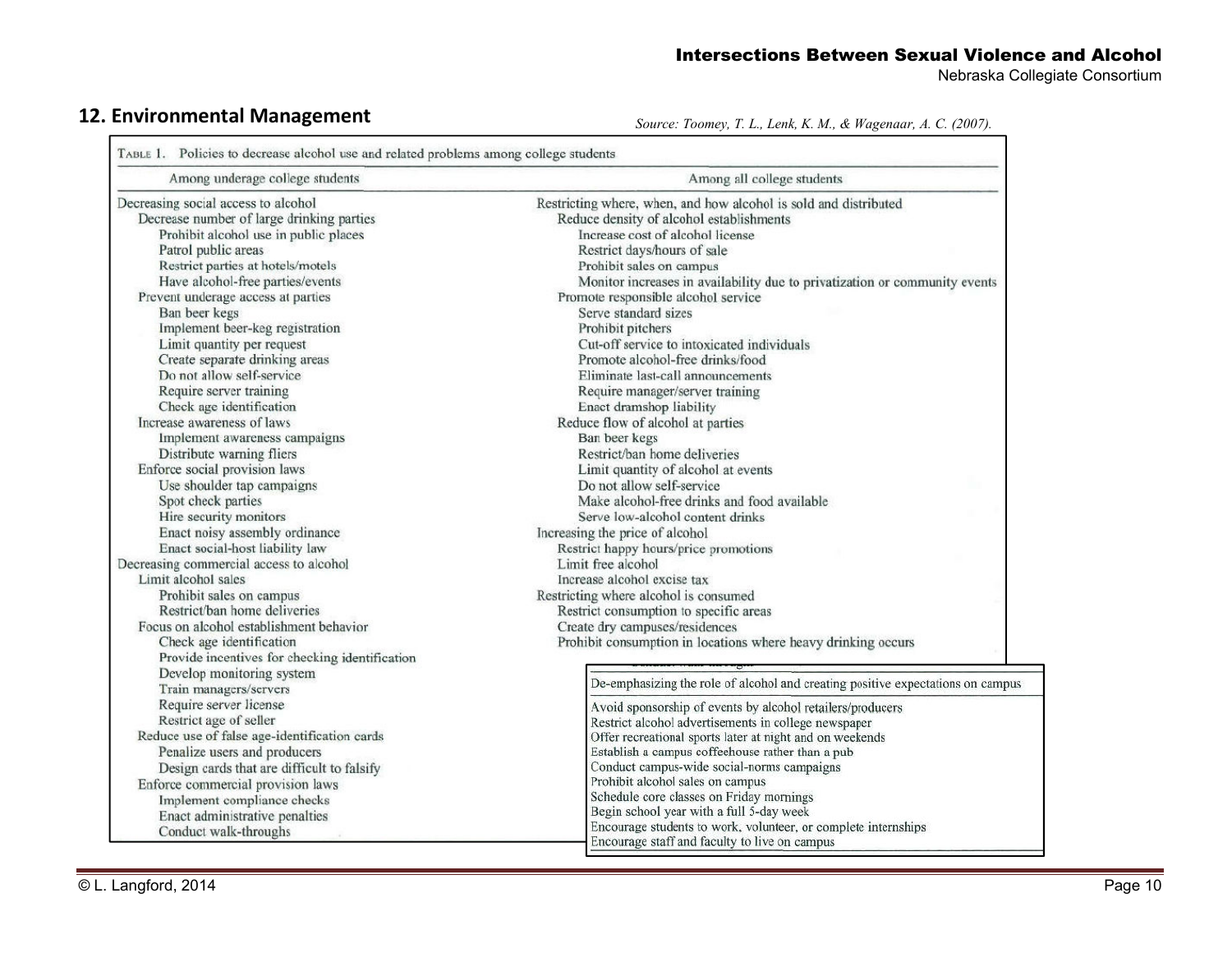#### Intersections Between Sexual Violence and Alcohol Nebraska Collegiate Consortium

## **13. Environmental Management Case Study**

Ethnographic Study of "Party Rape" (Armstrong, Hamilton, and Sweeney, 2006)

## **What are opportunities to reshape the environment through institutional or community-level change?**

## **14. Planning Next Steps**

- 1. What are 1-2 things we could do to **better understand the intersections between sexual violence and alcohol** at our instituation? For this exercise, can be anything:
	- Tactics, e.g. survey X students, focus groups with Y staff, ask campus safety what they've observed, etc.
	- Identifying parts of the problem you'd like to understand better
	- Anything else